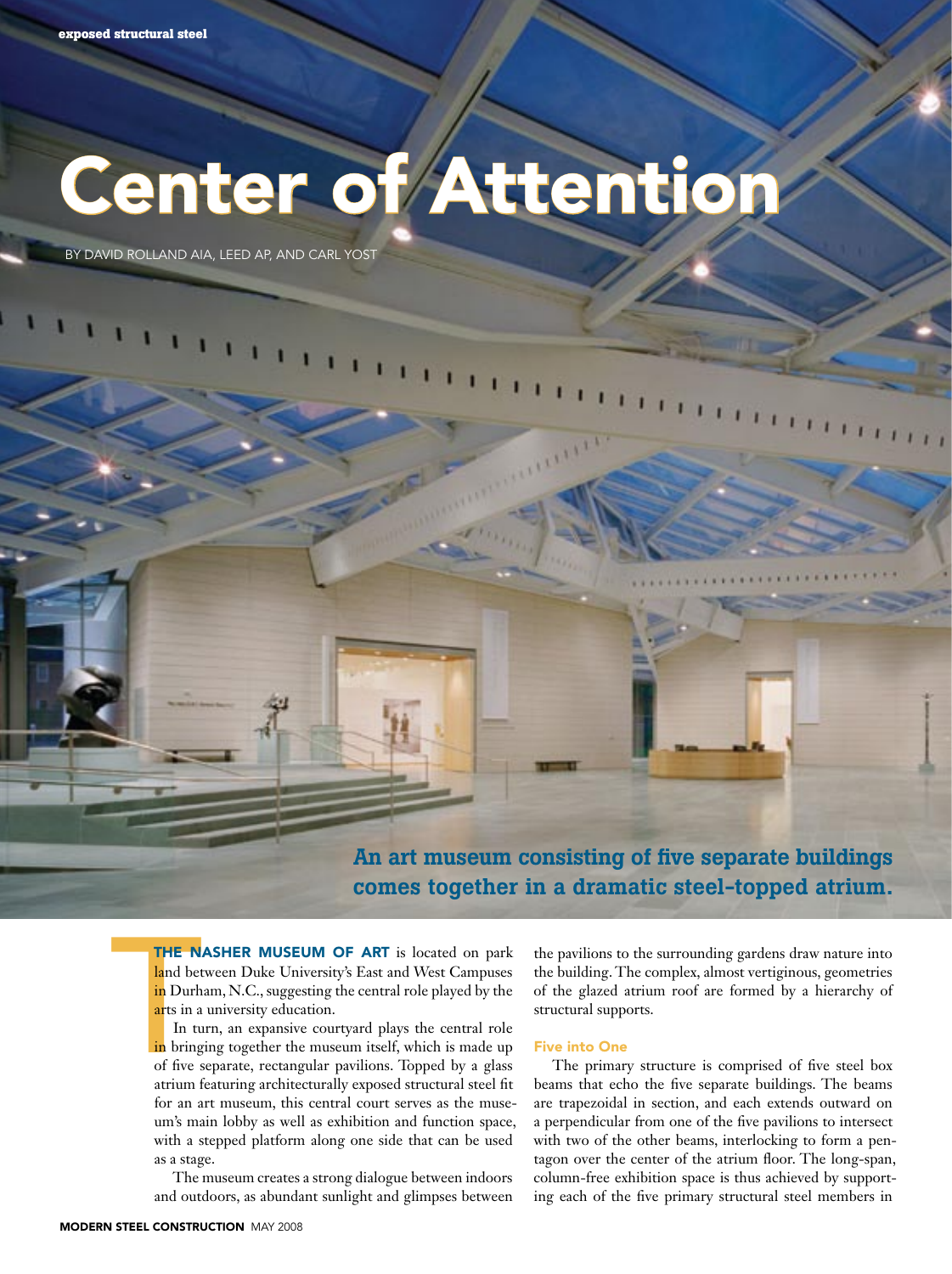





three places—once by the load-bearing concrete walls of the pavilions, and twice by the other beams.

Forming the secondary structural system, five smaller steel beams extend from corners of the concrete pavilions to points on and above the primary structural pentagon; vertical steel arms joined to the box beams support the secondary members where they rise to form the apexes of the roofline. Onto this secondary structure are laid the purlins and aluminum mullions that support the roof glazing.

Because of the close fit between the roof structure and the skylights, the steel had to be constructed to a very high tolerance, which led the design team to use the AESS tolerances outlined in the AISC *Code of Standard Practice*. In order to achieve the necessary degree of precision in the geometric 3D work points, the design team provided a 3D model to the steel fabricator and skylight contractor, who then collaborated with each other during fabrication and installation. The Nasher Museum of Art was one of the first projects completed by Rafael Viñoly Architects to use 3D modeling in this fashion during the construction process.

In terms of erection, the five tapered box beams that comprise the primary structure were installed on-site with the aid of hydraulic jacks. Once all five beams were in place, the jacks were removed to test the deflection of the roof structure; subsequently, the jacks were replaced, the secondary structure and glass roof were installed, and then the jacks were removed a final time, and the structure